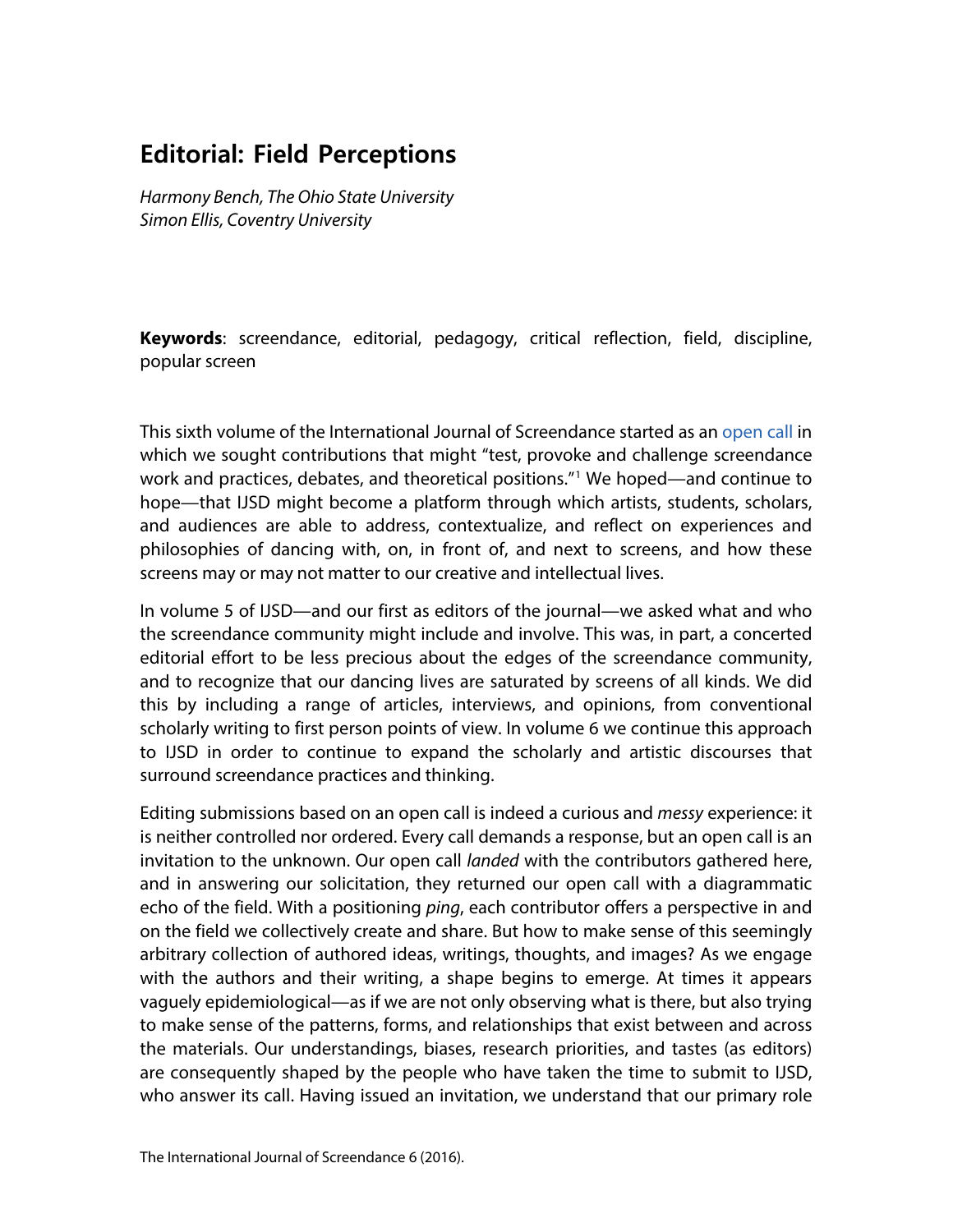as editors is to listen and respond to the shifts, changes, and plasticity of the field, and in particular the practices that build and stretch the field from the ground up.

Within the context of our editorial role, we have tried to give further shape to the contributions gathered in this issue, to pull out themes and points of connection, to organize them into a collection of ideas that resonate together, even as we recognize the contemporary habit of reading journal articles as stand-alone entities. Standing back, and with the privilege of having first eyes (and ears) on this collection of articles, points of view, interviews, and reviews, there seem to be four distinct *containers* that reveal the connections between our authors' arguments, methods, interests, and practices. These are:

- Reflections on practice and process
- Screendance pedagogy
- Dance on the popular screen
- Screendance festivals and disciplinary debate

#### **Reflections on practice and process**

Jennifer Nikolais reflects on her improvisation practice working with *camera-dancers*, and more recently with motion capture technology, in order to propose a type of camera dramaturgy. She positions her thinking and practice in relation to Maya Deren and Dziga Vertov.

Ruth Way and Russell Frampton place anthropological and phenomenological lenses on their film project *Blind Torrent* which itself calls on histories of site-specific and somatic movement practices. Their "critical praxis"[2](#page-9-1) joins a growing body of practiceas-research texts that artist-scholars use to frame their work and share key aspects of research and artistic processes.

Sarah Friedland casts a critical eye on the ways in which gestures—acts that approach meaning—are used as the "choreography of film genre."[3](#page-9-2) Her perspective reflects on the thinking and writing of Roland Barthes in particular, film studies more generally, and calls attention to the ways in which viewers recognize—and embody—gesture in genre films.

Sylvie Vitaglione investigates locations in screendance films by Isabel Rocamora, Thierry de Mey, Jukka Rajala-Granstubbon, Orsola Valenti, and Wim Vandekeybus. Her perspective distinguishes site-specificity from the ways in which the material characteristics of sites provide tangible links between the body and location.

Friedland and Vitaglione's articles both conceive alternative ways in which to imagine and watch the work of other practitioners. Their writing asks us to render our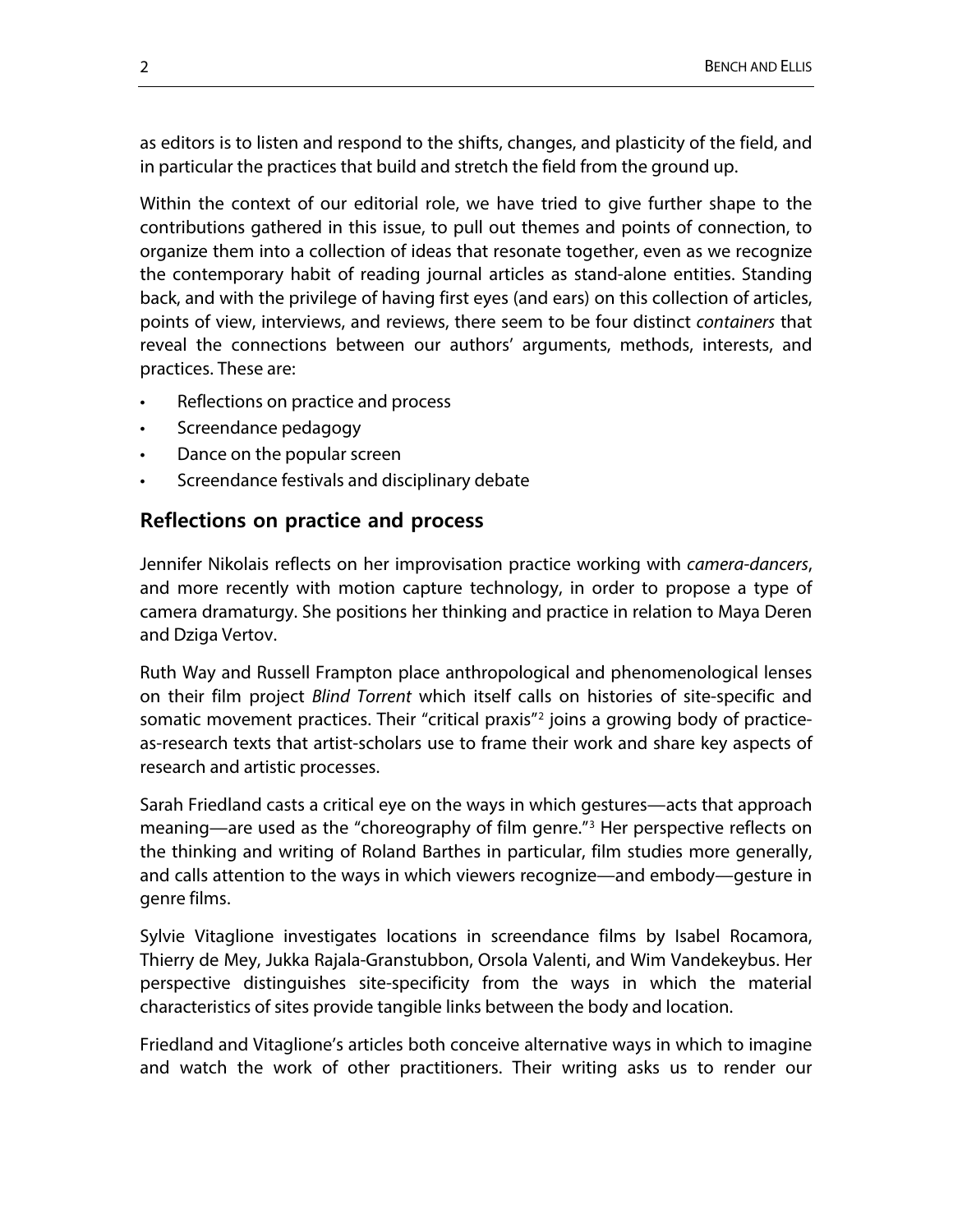experiences and languages as choreographers and movement specialists in relation to moving images on screen.

This volume of IJSD contains three reviews, and each—to a greater or lesser extent invites questions about the nature of choreographic practice, and how those practices are directly or indirectly mediated by screens and digital technologies. In her review of Sarah Keller's book *Maya Deren: Incomplete Control*, Karen Wood responds positively to the way in which Keller emphasizes Deren's *incomplete* practices and willingness to give space to unresolved binaries.

Whereas Deren is widely regarded as a [key figure in the evolution of screendance](http://journals.library.wisc.edu/index.php/screendance/article/viewFile/673/684) without, however, being a dance-maker, Bebe Miller is a choreographer in the usual sense of the word. Miller adapts her work and process to the small screen in her iBook *Dance Fort: A History*, turning to the ways in which words, sounds, images, and video might *contain* the tastes, experiences, and understandings of her stage-based work *A History* (which itself mines previous works for content). Hannah Kosstrin reviews the iBook, and responds to how the materials of Miller's work become mediated resources for others. It is a screen-based choreography of interaction, review, and exchange.

Finally, we turn to the practice of philosophy and choreographic thinking in relation to digital and mediated technologies. Ariadne Mikou reviews Stamatia Portanova's book *Moving without a Body: Digital Philosophy and Choreographic Thoughts* and is drawn to how Portanova articulates the ways in which software structures "underpin video dance, motion capture, and choreographic software."[4](#page-9-3) For Mikou, Portanova's work to rethink and extend the perception of movement and choreography is vital.

Together, these reviews reveal contemporary directions in screendance practice and scholarship, moving across platforms and media, abutting dance technology, revisiting canonical figures, and making new screen spaces available to movement compositions.

### **Screendance pedagogy**

The growth of screendance is reflected by the popularity of screendance courses and modules in higher education institutions, and as the number of such courses grow, a robust conversation around screendance pedagogy is emerging. To foster and deepen this discussion, renowned screendance artists Douglas Rosenberg and Katrina McPherson organized and led the [Symposium on Teaching Screendance](http://www.americandancefestival.org/wp-content/uploads/2015/02/2015-ISF.pdf) at American Dance Festival in 2015 and the [Teaching Screendance: Creating a Practice-Based](https://www.filmlinc.org/films/teaching-screendance-creating-a-practice-based-pedagogy)  [Pedagogy panel](https://www.filmlinc.org/films/teaching-screendance-creating-a-practice-based-pedagogy) at Dance Films Association in 2016. Inspired by these events, we conducted some interviews about current academic training in the UK and US.

IJSD co-editor Simon Ellis discusses experiences of assessing undergraduate screendance with his former colleague Arabella Stanger. Together they reflect on the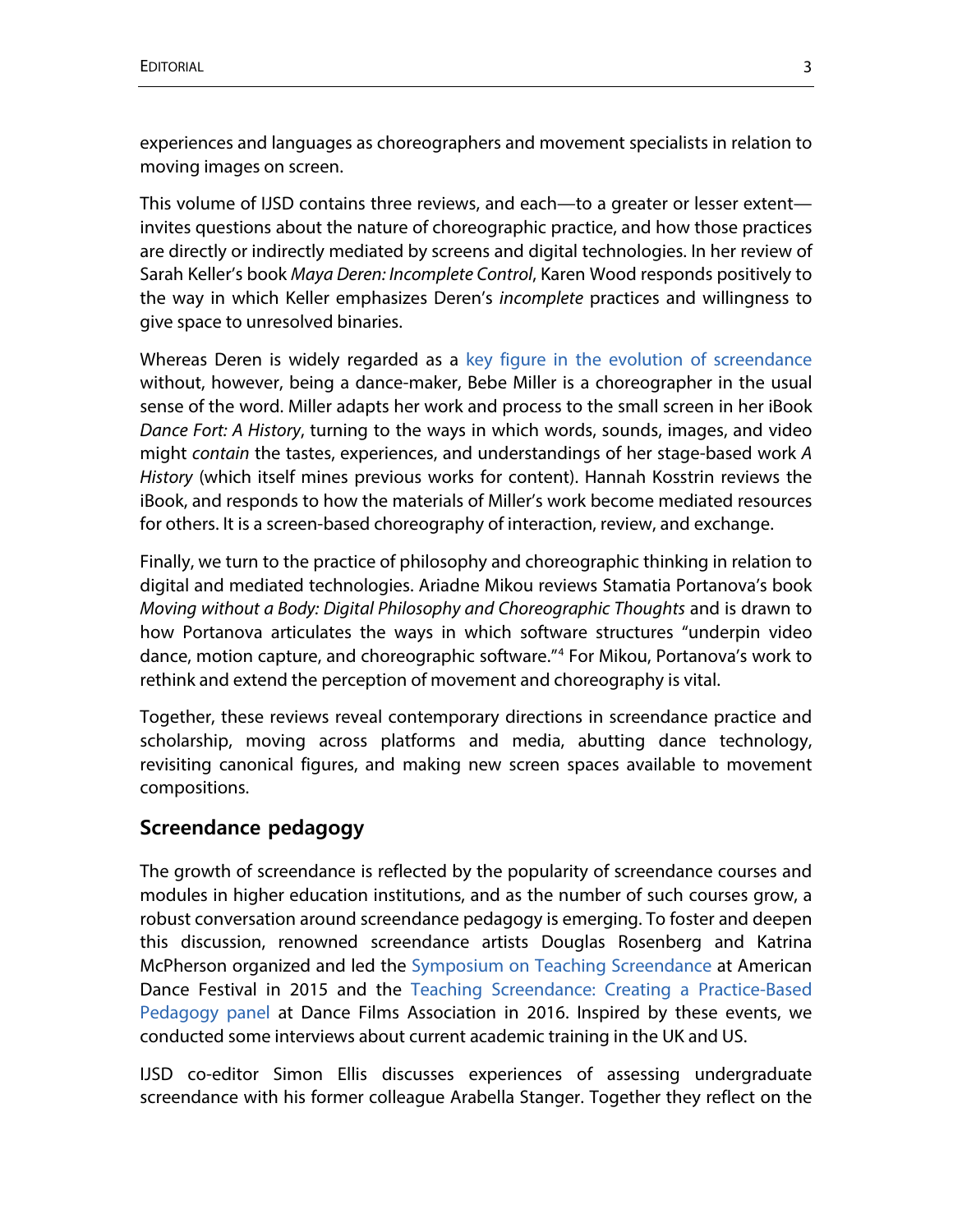way students adopt *genres* in their films, the beautiful mix of film literacy and naïvety, and the ways in which opening and closing credits take on a life of their own. Coeditor Harmony Bench brings together a series of interviews with emerging and established screendance filmmakers—Jason Bahling, Ben Estabrook, Natalie Gotter, Ellen Maynard, and Eric Nordstrom—to reflect on academic training, professional life, the economics of screendance, and changes in the field. These discussions offer timely perspectives on screendance teaching and learning.

We find that interviews have become an important feature of this journal as a way to hear from participants in the field of screendance who might not otherwise be represented in these pages, and we will continue to look for provocative and useful conversations between screendance practitioners, scholars, teachers, and students.

Another new idea that has emerged with this issue is that of curated tours of historical and contemporary screendance works that can be found on the Web. We asked Katrina McPherson to trawl the Internet for some of her old and new film favorites. Her tour is broad ranging and surprising, and provides genuine insight into how influence is felt and transmitted in screendance. This model offers an alternate means of writing the collective and personal creative histories of the field and its practitioners, and we are eager to explore this idea further in future issues.

#### **Dance on the popular screen**

Popular film, television, and especially music videos continue to be important to how our readers and contributors write about, think, and practice screendance. These videos are readily available, include open and diverse ways of moving and dancing, and often unite contemporary choreographic forms with popular music. In this volume, there are articles that investigate specifically music videos.

Samuel Benagr and Terry Ofosu consider the cultural value of the music video *Heyba* by Ghanaian artist Edem. They also discuss the presence of dance on television in Ghana and the ways in which Afrocentrism is influenced by western biases. Benagr and Ofosu reveal that music videos continue to be a vital aspect of how we understand culture, identity, and dancing.

Melissa Blanco-Borelli takes us on a tour of the *spasm* as choreography in music videos by Talking Heads, Radiohead, and Atoms for Peace. She places the dancing spasm in the context of neoliberal production and productivity, and asks how the spasm might function as a way to resist overproduction.

The work of Michel Gondry—and in particular his music video *Let Forever Be*—is treated by Addie Tsai as a means to consider the way our lives and bodies shift between analogue and digital experiences. Tsai wonders to what extent Gondry's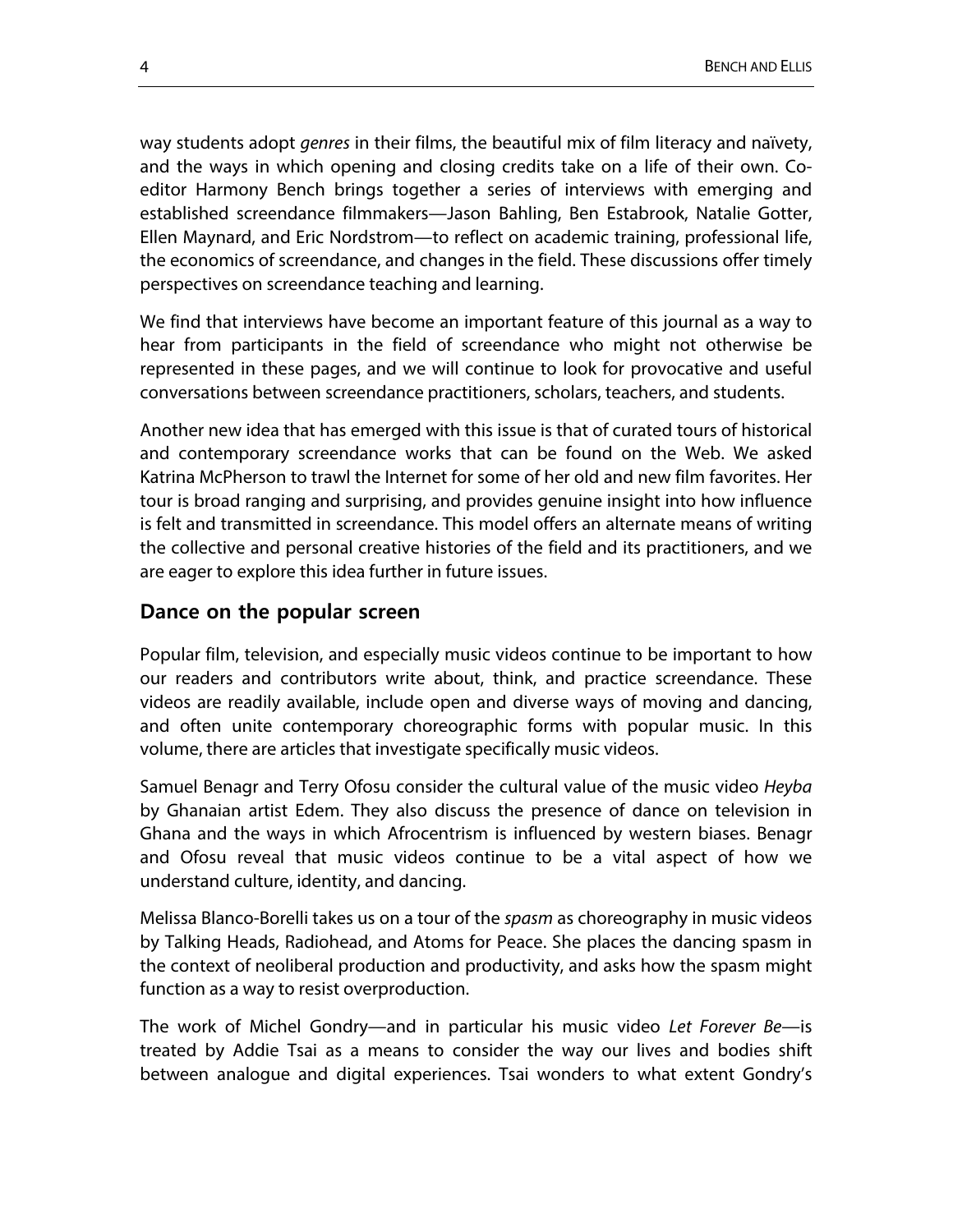visualization and treatment of the human body might be useful to screendance scholarship and practice.

#### **Screendance festivals and disciplinary debate**

We have three distinct responses to two different European festivals. Kyra Norman and Hamish MacPherson reflect on the [Leeds International Film Festival Screendance](http://www.leedsfilm.com/films/screendance-competition)  [Competition,](http://www.leedsfilm.com/films/screendance-competition) and Wyn Pottratz asks some questions of screendance that were provoked by her time at th[e Light Moves Festival of Screendance](http://www.lightmoves.ie/) in Limerick, Ireland.

London-based artist Hamish MacPherson—speaking from a "little [choreographic] corner,"[5](#page-9-4) perhaps even as an outsider to screendance—wonders about the *rules* for the LIFF Screendance Competition, and also what work lies outside of "glossy but unimaginative examples of conventional contemporary dance in beautifully shot landscapes.<sup>"[6](#page-9-5)</sup> There are large questions here—questions that will be familiar to readers of IJSD—about curation, imagination, and even the value of screendance as a field.

For Pottratz, the question of understanding and defining the limits or edges of screendance is important. She asks, "[surely] screendance cannot be everything?"[7](#page-9-6) and then refers back to [Opensource {Videodance},](http://www.lulu.com/shop/katrina-mcpherson-and-simon-fildes/opensource-videodance-symposium-15th-19th-june-2006-findhorn-scotland/paperback/product-4672691.html) a meeting of artists and scholars first held in Scotland in June 2006. At that time, some of the people involved wrote a *(Hu)Manifesto* that Pottratz suggests might be worth revisiting at a similar event or conference.

Norman describes her own response to the LIFF Screendance Competition as a *review* of the "form of the event."[8](#page-9-7) She values the ways in which festivals invite us to view screendances through other screen theories and practices, and discusses the point at which audiences don't appear to be seeing what they understand the form to be. Whereas MacPherson seems to dissolve any *need* for screendance as a discipline, Norman's interest is in continuing the debate(s) around disciplinary boundaries and how these both nourish the field and afford its possibility for change and adaptation. In pursuing this aim, Norman provides a meta-level discussion of how IJSD contributes to articulating the boundaries of the field, and thus provides a welcome opportunity for critical reflection.

The contributions gathered in this issue generate a composite image of the field—not a snapshot, but series of relations or a particular navigation. We imagine this journal as a city. We understand that from the outside looking in it is easy to believe that the values, agendas, and even tastes of the editorial team and board of IJSD form a type of screendance edifice, a "model of watertight compartments and segregated studies"; $\frac{9}{2}$  $\frac{9}{2}$  $\frac{9}{2}$ perhaps even a walled city. Indeed, we recognize that while, as editors, we wish to reflect the diversity of the field, the very gate-keeping and curatorial positions in which we find ourselves give us and IJSD the trappings of an institution. Further, it is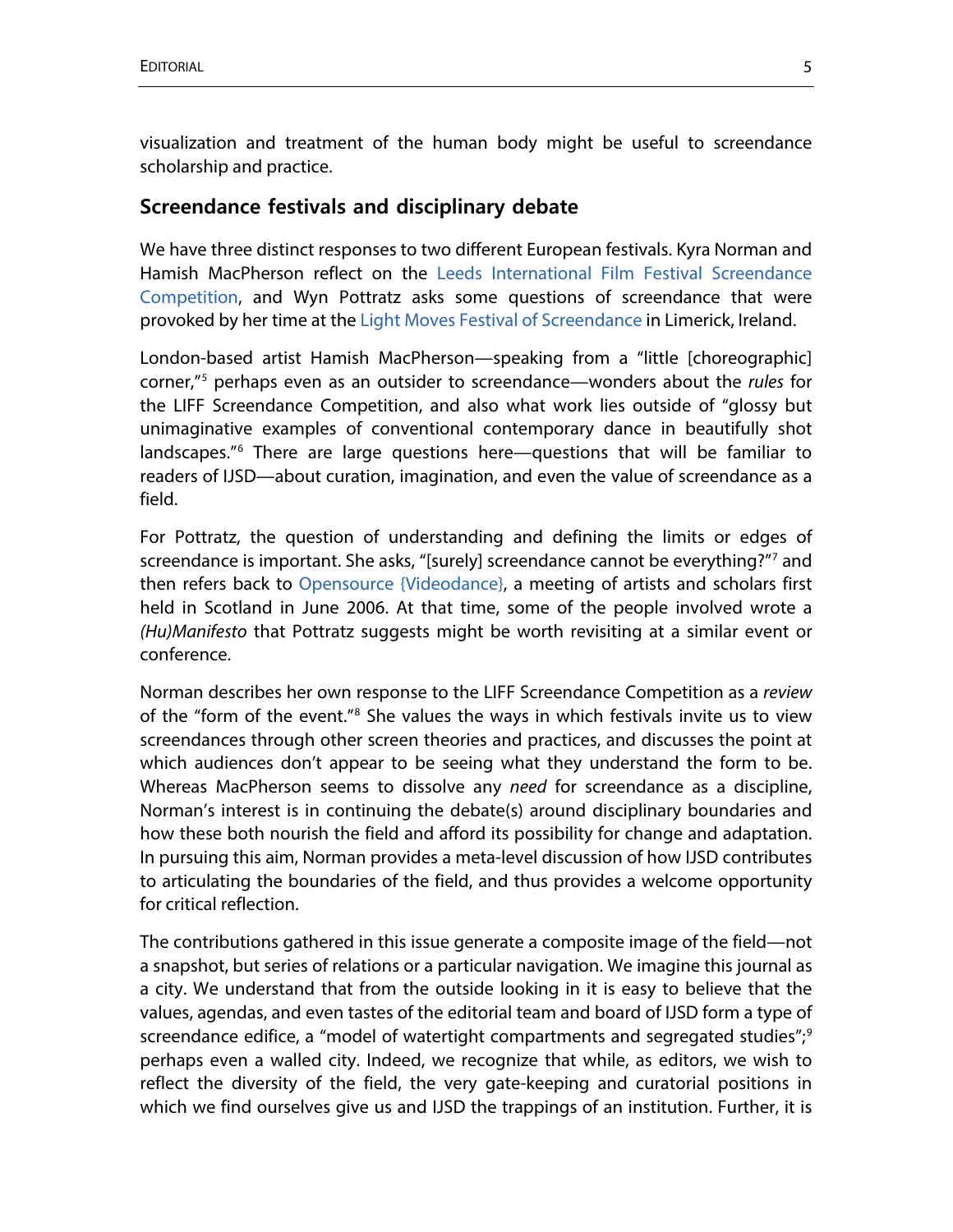only with the support of institutions, specifically The Ohio State University and Coventry University, that we are able to engage in this editorial labor and provide the screendance field with open-access content. Though we rely on them, it is not a striated<sup>[10](#page-10-0)</sup> city of institutions in which we imagine ourselves. We do not fancy ourselves guides pointing out staid attractions to tourist-readers. How else might we understand cities and the creative and intellectual spaces IJSD tries to carve out?

The Situationists were the 'free-radicals' of urbanism – free artists and professional amateurs … [who] theorised a city of situations that overlap, patch, collide, criss-cross, cluster, and punctuate a city by surprise. In the city, the past, present and future all overlap in a messy configuration … hence all of the divergent factors of a city cannot be fully understood, far less controlled or ordered. This recognition of the complex interplay between elements, interactions and people provides a more dynamic way of viewing and understanding the city.<sup>[11](#page-10-1)</sup>

Screendance is not a field with only monuments to remark upon (though we have those too). The field, its points of reference, and its boundaries are not determined in advance. They are all a dynamic effect of participation, and, as Simon Fildes remarks about openspace technology, "Whoever shows up are the right people."[12](#page-10-2)

A field is an effect of relations, of proximities and distances between people and practices that emerge as distinct only against the background of the field. As Brian Massumi notes in his prelude to philosopher and dance scholar Erin Manning's book *Always More Than One*, "We all chunk. We are all categorizers and users. Life's conventional elements demand that of us. But we are also transcendental fielders. After all, a chunk is a only a chunk against the contrasting background of the field  $\ldots$ "[13](#page-10-3) Can we grasp the field in its slippery amorphousness without requiring boundaries and defining edges? Can we conceive of the field of screendance as what Manning calls a *milieu*, inviting a "topological twist"[14](#page-10-4) into the field, where edges give way to surroundings, ends to middles, and boundaries to in-betweens? Is it possible to sustain a "field perception"<sup>[15](#page-10-5)</sup> that does not mistake the field's products for the field's production? Can a field perception further accommodate the different needs of festivals with their market pressures, audiences, scholars, and above all screendance makers? Patterns and affiliations emerge from creative practice, giving shape to the field and chunking out aesthetic and other domains. Yet creative practices necessarily escape the categories and themes they seem to generate (which, in any case, emerge in retrospect and not at the point of making), and screendance festival curators, audiences, and juries routinely reward artists who do not reflect the seemingly agreedupon definitions of the field's contours—its inclusions and its exclusions.

As a case in point, in February 2016, Harmony Bench attended a program of dance films curated by Mitchell Rose. [DANCE@30FPS](https://vimeo.com/152076057) included *[Home Alone](https://vimeo.com/71282287)* (2013), a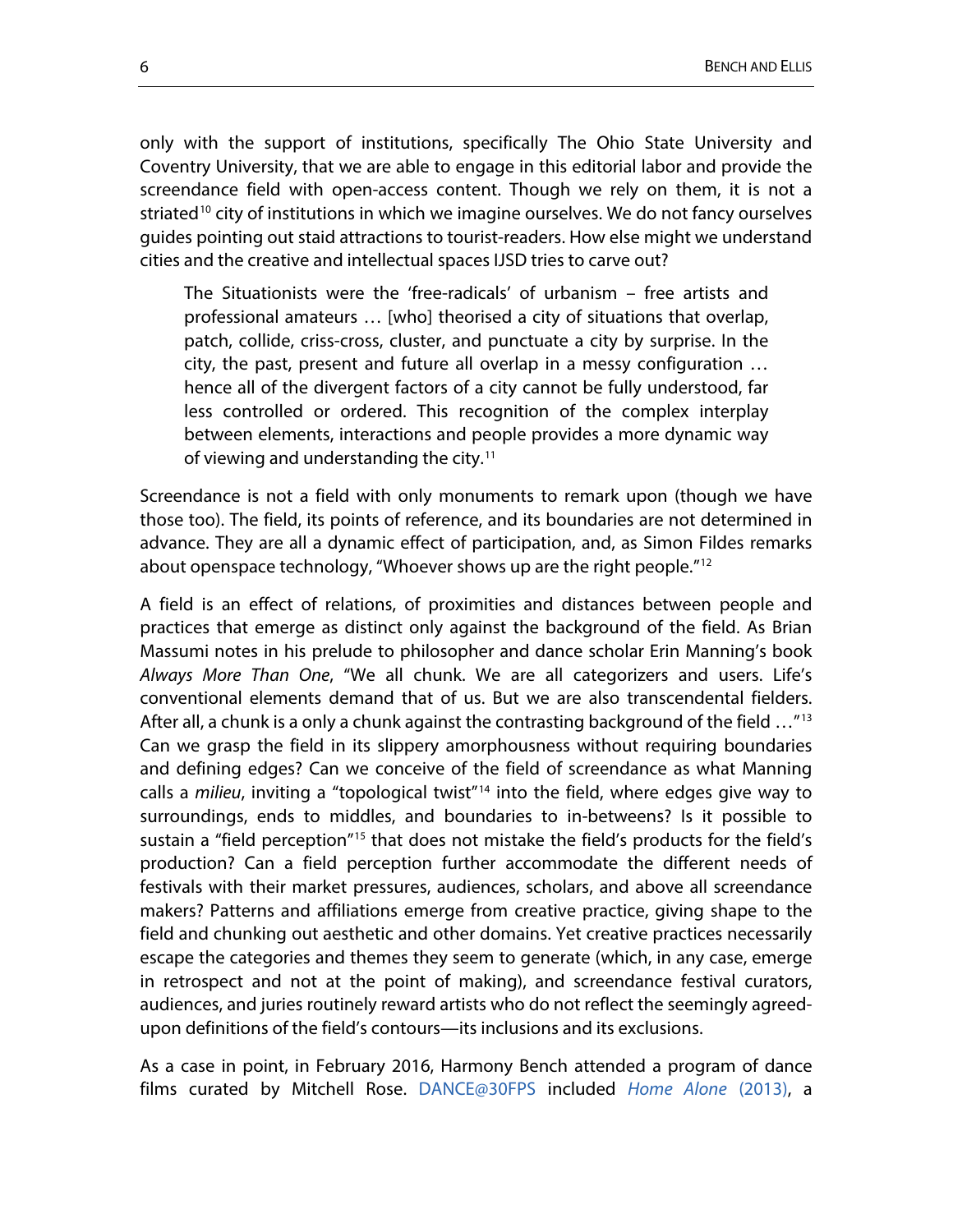promotional video for the internationally renowned Israeli dance company Batsheva. Directed by [Adi Halfin,](http://www.adihalfin.com/) *Home Alone* incorporates many framing and editing techniques audiences have come to expect of screendance. It has received numerous awards at dance film festivals worldwide, and received the Audience Choice award at DANCE@30FPS. And yet it is a commercial—an advertisement for Batsheva's stagebased production. Just as some members of the audience were puzzled by the 2015 Leeds International Film Festival's Jury Prize winner, Mariam Eqbal's animated *Choreography for the Scanner* (2015), Bench was initially puzzled by *Home Alone,* and curious about what the inclusion of promotional content in dance film festivals might indicate about where screendance is headed. As these examples as well as the contents of this issue demonstrate, what falls within the larger container of screendance is up for debate—a debate that this journal has encouraged. The first volume of IJSD suggested that screendance had not yet been invented. Now in our sixth volume in as many years, we seem to be solidifying the suggestion that screendance includes any dance or edited movement onscreen, a position discomfiting for some of our readership—and at times, ourselves.

We recognize, however, that there is collective intelligence in the field, as with any self-organizing creative community. Tensions exist around boundaries and definitions, to be sure, and we offer the proposal that, while the maturation of the field is important, screendance needs to remain ambiguous to itself. There is fecundity in the unknowing, and the willingness to trust the distributed intelligence of the community foregrounds the collective labor involved in making a place in which to work. What we are emphasizing here can be thought of as a form of self-realization. That somehow, among economic, peer, industry, social, and political pressures, we come to understand our field through the act of making it. This is understanding from within as opposed to rules, criteria, and conventions imposed from without. At a stretch we can imagine that the Scottish philosopher and historian David Hume is hinting at the difficulties—even absurdities— of this kind of auto-awareness when he wrote:

For my part, when I enter most intimately into what I call myself, I always stumble on some particular perception or other, of heat or cold, light or shade, love or hatred, pain or pleasure. I never can catch myself at any time without a perception, and never can observe anything but the perception.[16](#page-10-6)

Audiences and filmmakers are only ever experiencing perceptions of screendance, not the thing itself. What actions and practices might such sensory perceptions afford? How do they feel? What might they help us say about our field? Implicit in Hume's writing is a sense of connection and disconnection. That as observers and participants in the field of screendance our experiences, ideas, and actions are mediated through perceptual mechanisms, that are themselves filtered and adjusted through personal taste, desire, ambition, history, and memory. Portuguese neuroscientist Antonio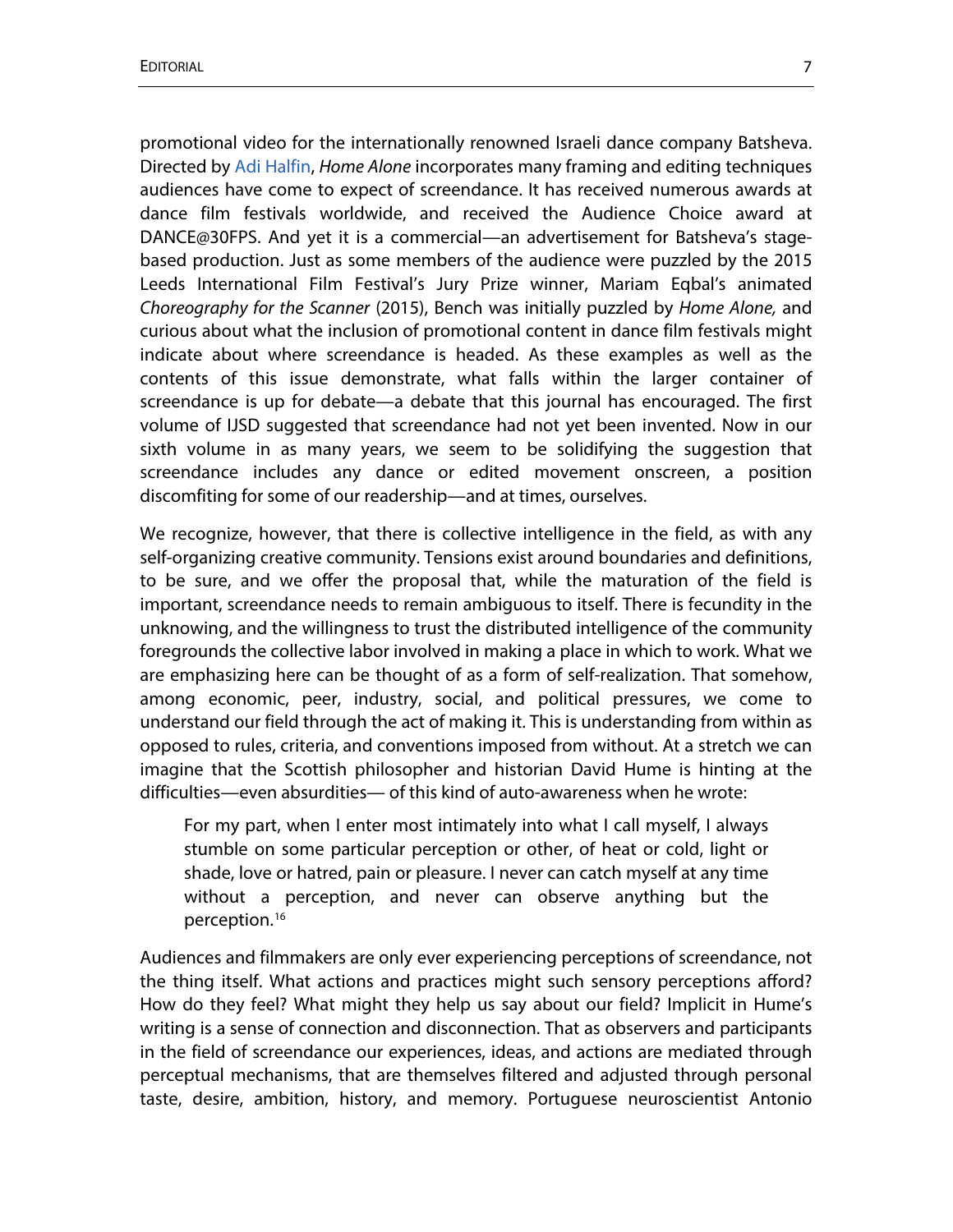Damasio describes the human capacity to be aware of one's self while acknowledging the vastness and simplicity of the existential fine print, as *self coming to mind.* [17](#page-10-7) He regards consciousness as "Mind with a twist … since we cannot be conscious without having a mind to be conscious of".<sup>[18](#page-10-8)</sup> If we can never catch ourselves without a perception, whether that is a field perception or a perception of an individuated chunk of information, how might we understand ourselves (as individuals and as a field) reflexively through what we perceive? Does field perception enable a field consciousness, a self coming to mind that comes to mind collectively through participation? We think so.

Our various—and current—sensory or perceptual worlds intersect with our remembered pasts to produce a kind of consciousness of the field. It is, of course, only partial awareness and our efforts to develop understanding of the nature of screendance are foiled by the limits of our imaginations and experiences. There is also no sense of unity in our perceptions of the field. Instead, there are capacities for relation. We find that the field moves—and we move with it—as we cultivate creative, scholarly, curatorial, pedagogical, and other techniques of relation. The screendance field's plasticity, resilience, and adaptive powers are unable to be contained; not by individuals, and certainly not by the contributors and editors of IJSD. Manning's description of dancing tango feels apt: "I am leading. But that does not mean I am deciding. Leading is more like initiating an opening, entering the gap, and then waiting to follow her response.<sup>"[19](#page-10-9)</sup> We are both connected to and disconnected from the field itself. To what extent might we become conscious participants in such a distal kind of proximity? The temptation to suggest or state that *we know what the field is, and what it should and shouldn't be* is an effort to contain, and we imagine that this is a mistake. The implications of such a mistake are profound, and increasingly complex as new screendance artists keep asking how they might go about making work.

In her recent book *Artist at Work*, philosopher and performance arts theorist Bojana Kunst writes:

[The] emancipation of one's production conditions, the constant reflection on the models and protocols of production, is tightly connected to the contemporary models of production in the post-industrialised era.<sup>[20](#page-10-10)</sup>

Following Kunst's lead, perhaps it is the responsibility of screendance artists to understand the politics of their work by observing the conditions of production of their work. In other words, our community (however narrowly or broadly that might be defined) needs artists to continually challenge and question the means by which their work is made, framed, and presented. This demands energy and attention so that we remain open to as yet unthought of visions of performance, materials, screens, and presentation. It is a way of being with the world that is both cautious (lest we fall into the same traps as those before us) and willing to risk all. This is never more important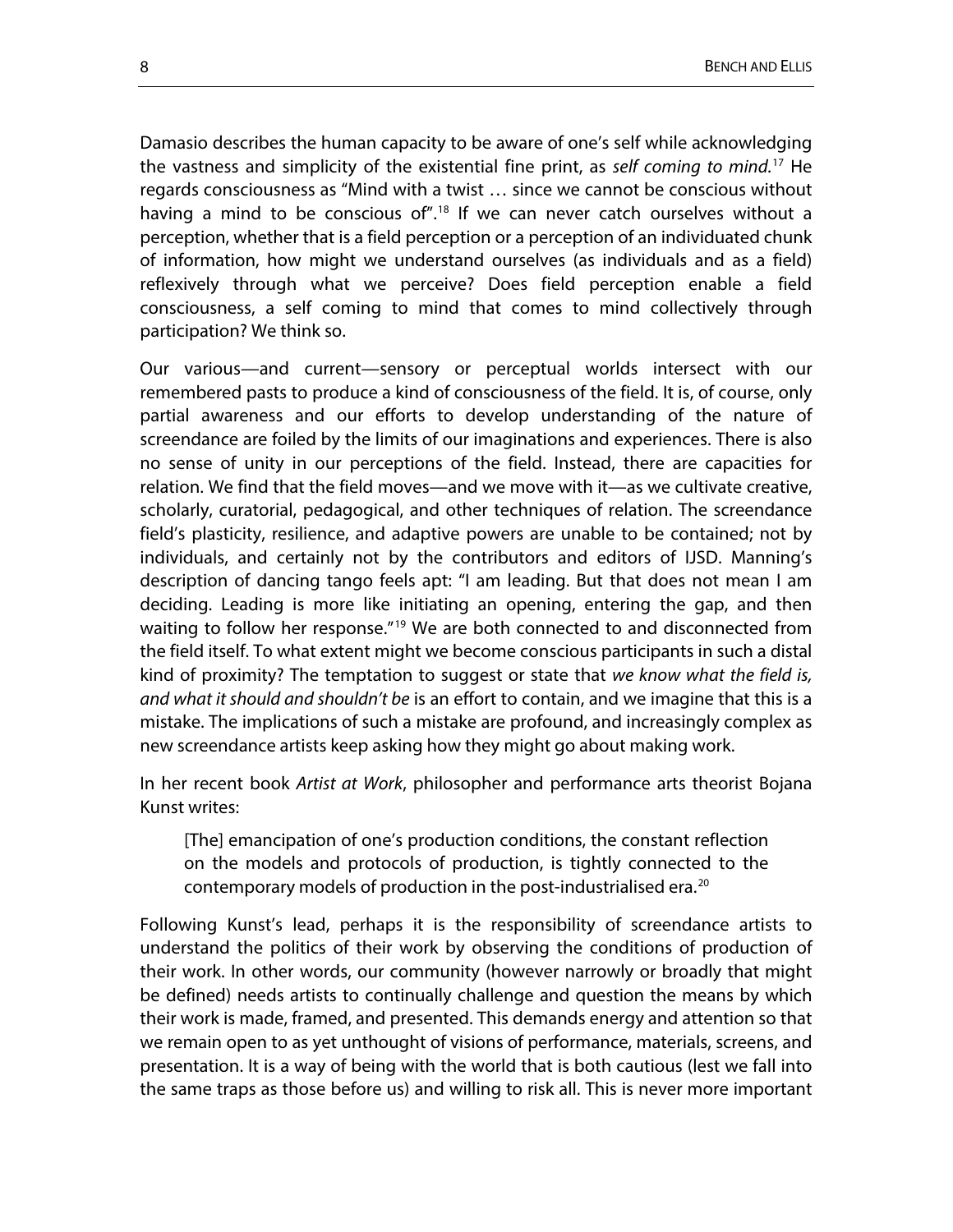than at this time in our discipline when there is a striking tendency—in part rewarded by showcase festivals—for hyper-production in the aesthetics and feel of moving and dancing images. For independent artists, and new graduates emerging from screendance and film-related programs around the world, such modes of production—and perhaps even taste—are not sustainable.

In 2012 Tim Etchells—artistic director of UK-based theatre company [Forced](http://www.forcedentertainment.com/)  [Entertainment—](http://www.forcedentertainment.com/)said this:

the good work in fact, the best of it, conforms to no agenda, is not a truly comfortable or fully compliant part of any scheme, plan or provision, that what you do as artists sets its own pace, place, aesthetic, [and] context … and that the end, in the end, is the work you make, and that the work makes its own rules. Nothing less than this is good enough. Everything else is bullshit. $21$ 

This volume of the International Journal of Screendance represents a diverse crosssection of the interests, practices and curiosities of a screendance community that is developing and changing, and willing to question its own assumptions about the critical questions for the field. In its pages—or on your screens—we recognize that Etchells' words reflect that the cornerstone of screendance is the practice of screendance. Jaime Conde-Salazar writes, "the dance of the future keeps its ears open and this is why it always puts up a subversive resistance … It never exists to reaffirm and feed institutions (such as authorship, culture, art, etc.) or disciplines (Dance, Work, etc.)."<sup>[22](#page-10-12)</sup> We must be conscious that the (screen)dance of the future, which can happen in any context, situation, moment, or relationship, does not pass unnoticed in front of us. Perhaps it might be that the goal of screendance practice is to "escape from the boxes  $\ldots$  to produce revelations,"<sup>[23](#page-10-13)</sup> and that IJSD's most useful struggle will be to try and keep up with the activity and change of the community.

We'd like to welcome and thank our new IJSD copy-editing team: Teoma Jackson Naccarato, Emilie Gallier, and Karen Wood. Thanks to Sarah Whatley of C-DaRE at Coventry University for this staffing support, and thanks to Ohio State University for their ongoing commitment to IJSD's digital platform and distribution. In particular we'd like to acknowledge Ingrid Schneider and Melanie Schlosser, who have been so helpful in making this journal happen.

We hope you are able to find ideas contained within the pages of this journal that both support and provoke your thinking. The next volume of IJSD will be published in August of 2016. It is a special volume dedicated to writing about Siobhan Davies and David Hinton's film *All This Can Happen*, and is guest-edited by Claudia Kappenberg and Sarah Whatley, with editorial assistance from Becca Webber. We will also have an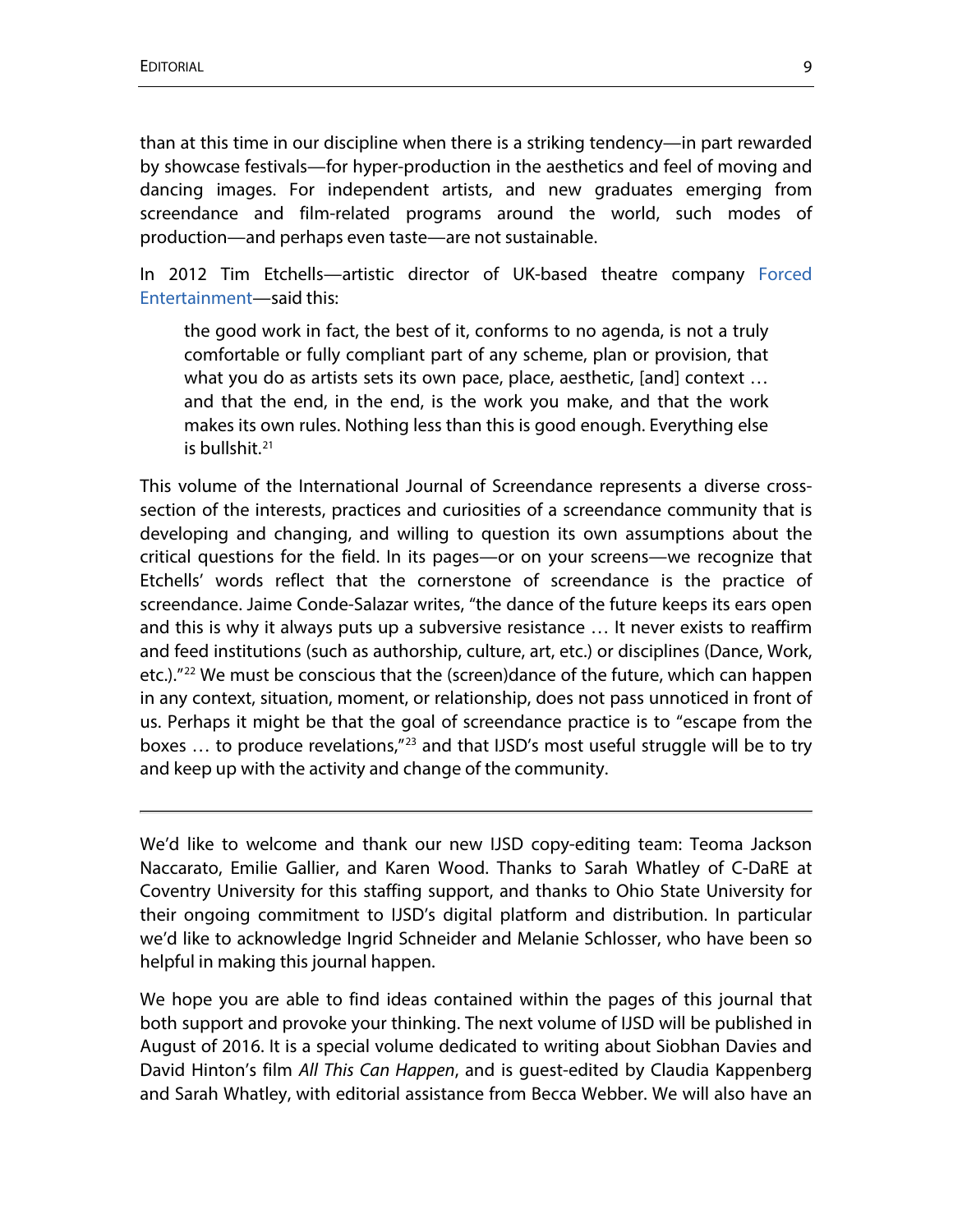open call in May 2016 for contributions to Volume 8 that will be published in Spring 2017.

## **Biographies**

Harmony Bench is Assistant Professor in the Department of Dance at The Ohio State University where she teaches in the areas of Dance, Media/Digital Humanities, and Performance Studies. Her writing can be found in Dance Research Journal, The International Journal of Performance Arts and Digital Media, Participations, and The International Journal of Screendance, for which she serves as co-editor with Simon Ellis.

Email: [bench.9@osu.edu](mailto:bench.9@osu.edu) Website: [http://www.harmonybench.com](http://www.harmonybench.com/)

Simon Ellis is a choreographer, dancer, film-maker, dramaturge and teacher. He is from New Zealand but now lives in London, and is a Senior Research Fellow at the Centre for Dance Research at Coventry University. He is particularly interested in the limits and possibilities of collaboration in choreographic processes.

Email: [simonkellis@gmail.com](mailto:simonkellis@gmail.com) Website: [http://www.skellis.net](http://www.skellis.net/)

### **Notes**

<span id="page-9-0"></span><sup>1</sup> IJSD call for papers volume 6, [https://screendance.wordpress.com/2015/05/17/int-j](https://screendance.wordpress.com/2015/05/17/int-j-of-screendance-open-call-for-submissions-volume-6/)[of-screendance-open-call-for-submissions-volume-6/](https://screendance.wordpress.com/2015/05/17/int-j-of-screendance-open-call-for-submissions-volume-6/)

<span id="page-9-1"></span><sup>2</sup> Way and Frampton, "Imagined Archaeology," 113.

<span id="page-9-2"></span><sup>3</sup> Friedland, "The Meaning of the Moves," 39.

<span id="page-9-3"></span><sup>4</sup> Mikou, "Moving Without A Body," 215.

<span id="page-9-4"></span><sup>5</sup> MacPherson, "What Are Screendance Competitions Even For?" 178.

<span id="page-9-5"></span> $6$  Ibid.

<span id="page-9-6"></span><sup>7</sup> See Pottratz, "Screendance Cannot be Everything" in this issue.

<span id="page-9-7"></span><sup>8</sup> Norman, "Testing Ground," 167.

<span id="page-9-8"></span><sup>9</sup> Conde-Salazar, *La Danza Del Futuro*, 69.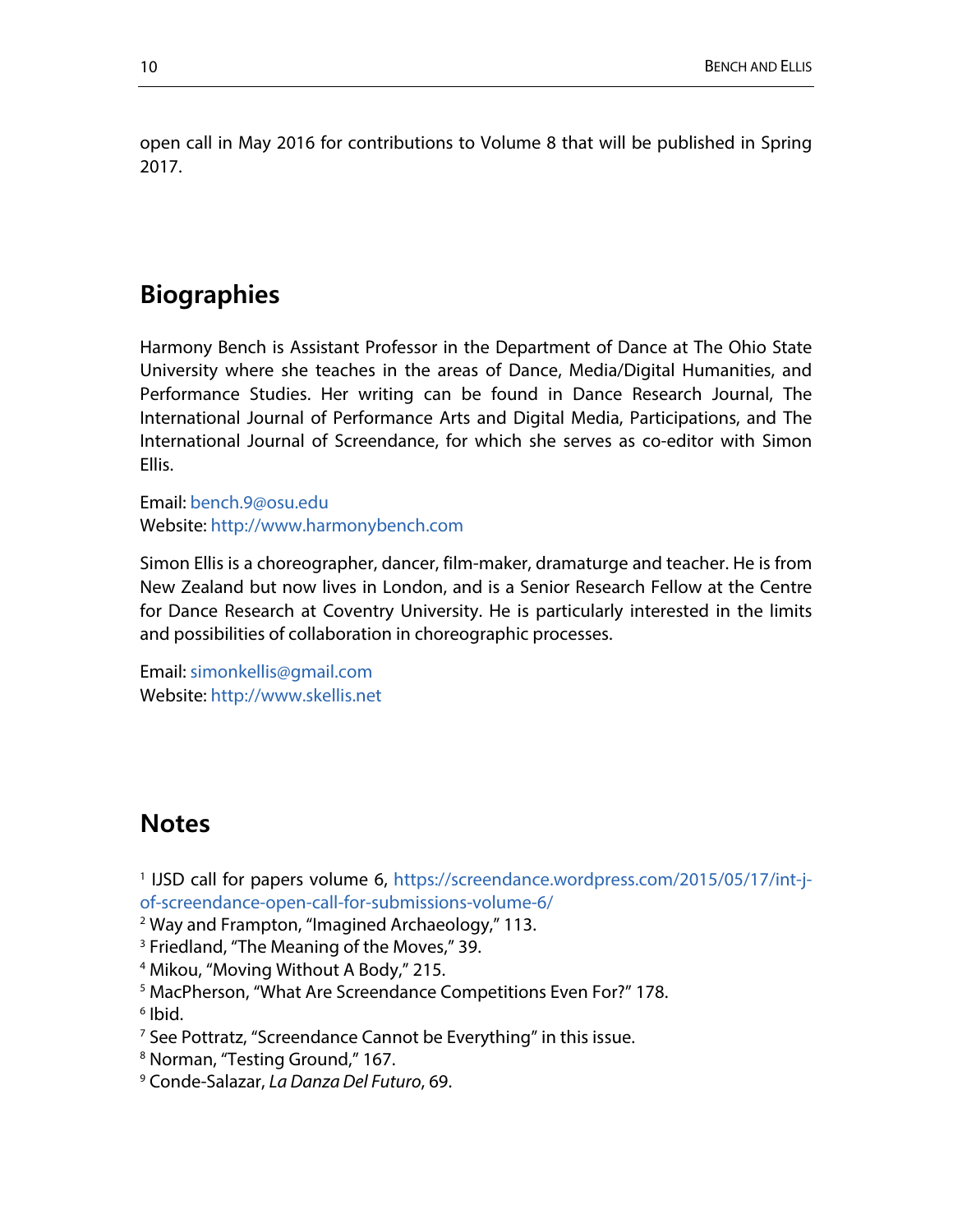<span id="page-10-0"></span><sup>10</sup> See Deleuze and Guattari, *A Thousand Plateaus* for a discussion of smooth and striated spaces.

<span id="page-10-1"></span><sup>11</sup> Bostwick-Lorenzo Eiroa and Jones, *The Spatial and Social Constructs of Creative Situations*, 260.

<span id="page-10-2"></span><sup>12</sup> Qtd. in Pottratz, 184.

<span id="page-10-3"></span><sup>13</sup> Massumi, "Prelude," xii.

<span id="page-10-4"></span> $14$  Ibid.

<span id="page-10-5"></span><sup>15</sup> Ibid. In *Always More Than One*, Manning explores autistic versus neurotypical perception. She suggests that an autistic critique of the neurotypical might be that of premature "chunking" of the experiential world into discrete subjects and objects, whereas autistic perception retains a less-differentiated field of perception. "Autistic perception [is] persistently reminding us not to begin with the pre-chunked. Begin in the middle! it says. Don't assume to know in advance how the chunking will resolve!" (220). In his prelude to the book, Massumi describes autistic perception as "field perception." The notion arises from Manning's text, but the phrasing is Massumi's.

<span id="page-10-6"></span><sup>16</sup> Hume, *A Treatise of Human Nature*, Book I, Part 4, Section 6.

<span id="page-10-7"></span><sup>17</sup> See Damasio, *Self Comes to Mind*.

<span id="page-10-8"></span> $18$  Idem., 5.

<span id="page-10-9"></span><sup>19</sup> Manning, *Relationscapes*, 30.

<span id="page-10-10"></span><sup>20</sup> Kunst, *Artist at Work: Proximity of Art and Capitalism*, eBook.

<span id="page-10-11"></span><sup>21</sup> Etchells, "ISDF Opening - Tim Etchells."

<span id="page-10-12"></span><sup>22</sup> Conde-Salazar, 73.

<span id="page-10-13"></span><sup>23</sup> Idem., 70.

### **References**

Bostwick-Lorenzo Eiroa, Meredith, and Derek Jones. "The Spatial and Social Constructs of Creative Situations." In *Bite*, 260–66. Rotterdam: Sense Publishers, 2014.

Bench, Harmony, and Simon Ellis. "Int J. of Screendance - Open Call for Submissions Volume 6". Centre for Screendance. Accessed 4 April 2016. [https://screendance.wordpress.com/2015/05/17/int-j-of-screendance-open-call-for](https://screendance.wordpress.com/2015/05/17/int-j-of-screendance-open-call-for-submissions-volume-6/)[submissions-volume-6/](https://screendance.wordpress.com/2015/05/17/int-j-of-screendance-open-call-for-submissions-volume-6/)

*Choreography for the Scanner – In Between Frames Series.* Dir. Mariam Eqbal. 2015. Vimeo.<https://vimeo.com/128830552>

Conde-Salazar, Jaime. *La Danza Del Futuro*. Madrid: Continuum, 2015.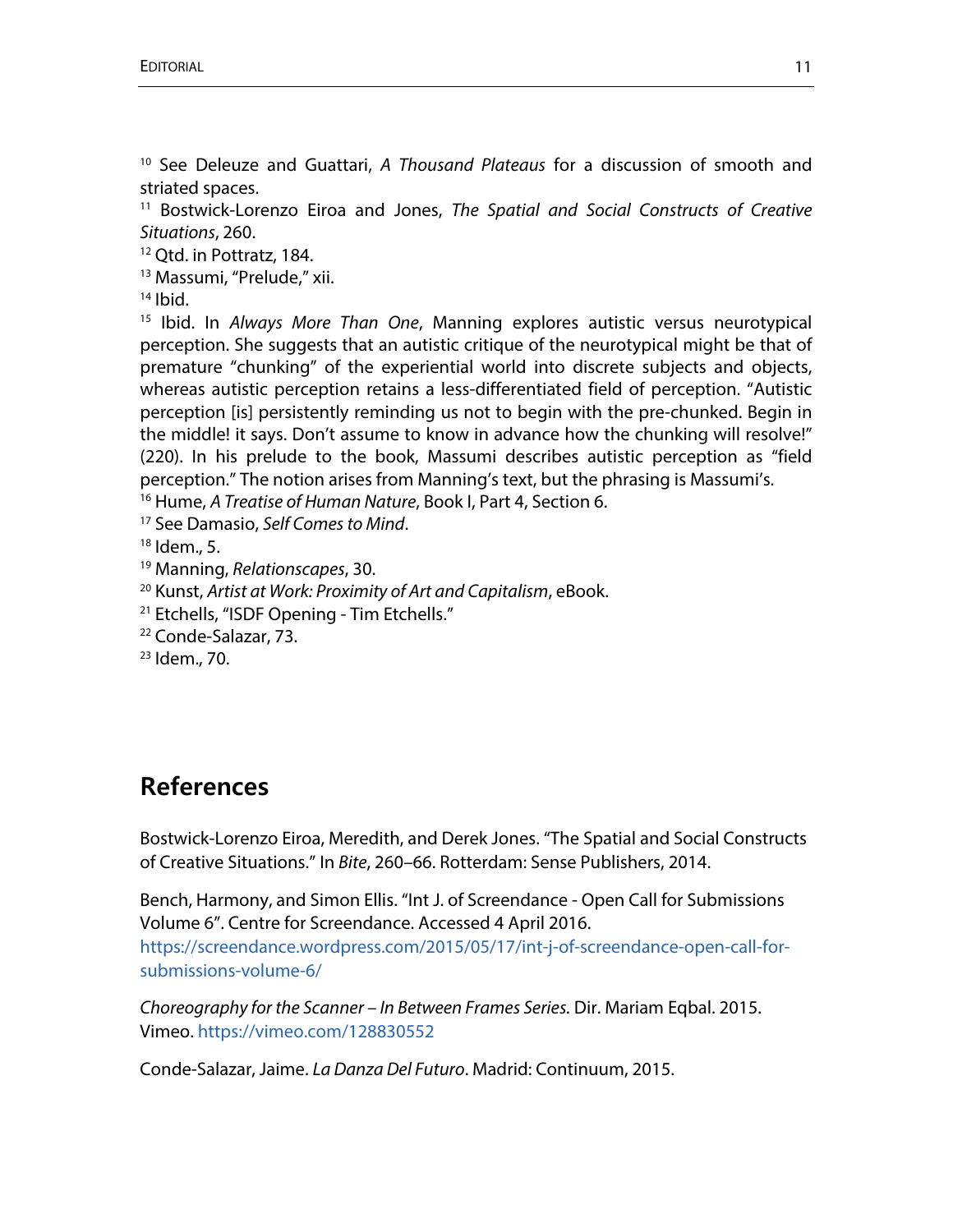Damasio, Antonio. *Self Comes to Mind: Constructing the Conscious Brain*. New York: Pantheon Books, 2010.

Deleuze, Gilles and Félix Guattari. *A Thousand Plateaus: Capitalism and Schizophrenia*. Trans. Brian Massumi. Minneapolis: University of Minnesota Press, 1987.

Etchells, Tim. "ISDF Opening - Tim Etchells," June 2012. [http://timetchells.com/isdf](http://timetchells.com/isdf-opening)[opening.](http://timetchells.com/isdf-opening)

Friedland, Sarah. "The Meaning of the Moves: Gestural Mythologies and the Generic Film." *The International Journal of Screendance* 6 (2016): 39-56. <http://dx.doi.org/10.18061/ijsd.v6i0.4940>

*Home Alone*. Dir. Adi Halfin. 2013. Vimeo.<https://vimeo.com/71282287>

Hume, David. 1739. *A Treatise of Human Nature*. Oxford: Clarendon Press, 2007.

Kunst, Bojana. *Artist at Work: Proximity of Art and Capitalism*. Winchester, UK: John Hunt Publishing, 2015.

MacPherson, Hamish. "What Are Screendance Competitions Even For? A Response to the 2015 Leeds International Film Festival Screendance Competition." *The International Journal of Screendance* 6 (2016): 178-181.<http://dx.doi.org/10.18061/ijsd.v6i0.5063>

Manning, Erin. *Relationscapes: Movement, Art, Philosophy.* Cambridge, MA: MIT Press, 2009[. http://dx.doi.org/10.7551/mitpress/9780262134903.001.0001](http://dx.doi.org/10.7551/mitpress/9780262134903.001.0001)

\_\_\_\_. *Always More than One: Individuation's Dance*. Durham: Duke University Press, 2013.

Massumi, Brian. "Prelude." *Always More than One: Individuation's Dance*, by Erin Manning. Durham: Duke University Press, 2013. ix-xxiii.

Mikou, Ariadne. "Moving Without A Body: Digital Philosophy and Choreographic Thoughts." *The International Journal of Screendance* 6 (2016): 213-216. <http://dx.doi.org/10.18061/ijsd.v6i0.5064>

Norman, Kyra. "Testing ground: evolving screendance practices and theories and the Leeds International Film Festival Screendance Competition." *The International Journal of Screendance* 6 (2016): 166-177.<http://dx.doi.org/10.18061/ijsd.v6i0.5043>

Pottratz, Wyn. "Screendance Cannot be Everything: Defining the Form Ten Years after the (Hu)manifesto." *The International Journal of Screendance* 6 (2016): 182-185. <http://dx.doi.org/10.18061/ijsd.v6i0.5130>